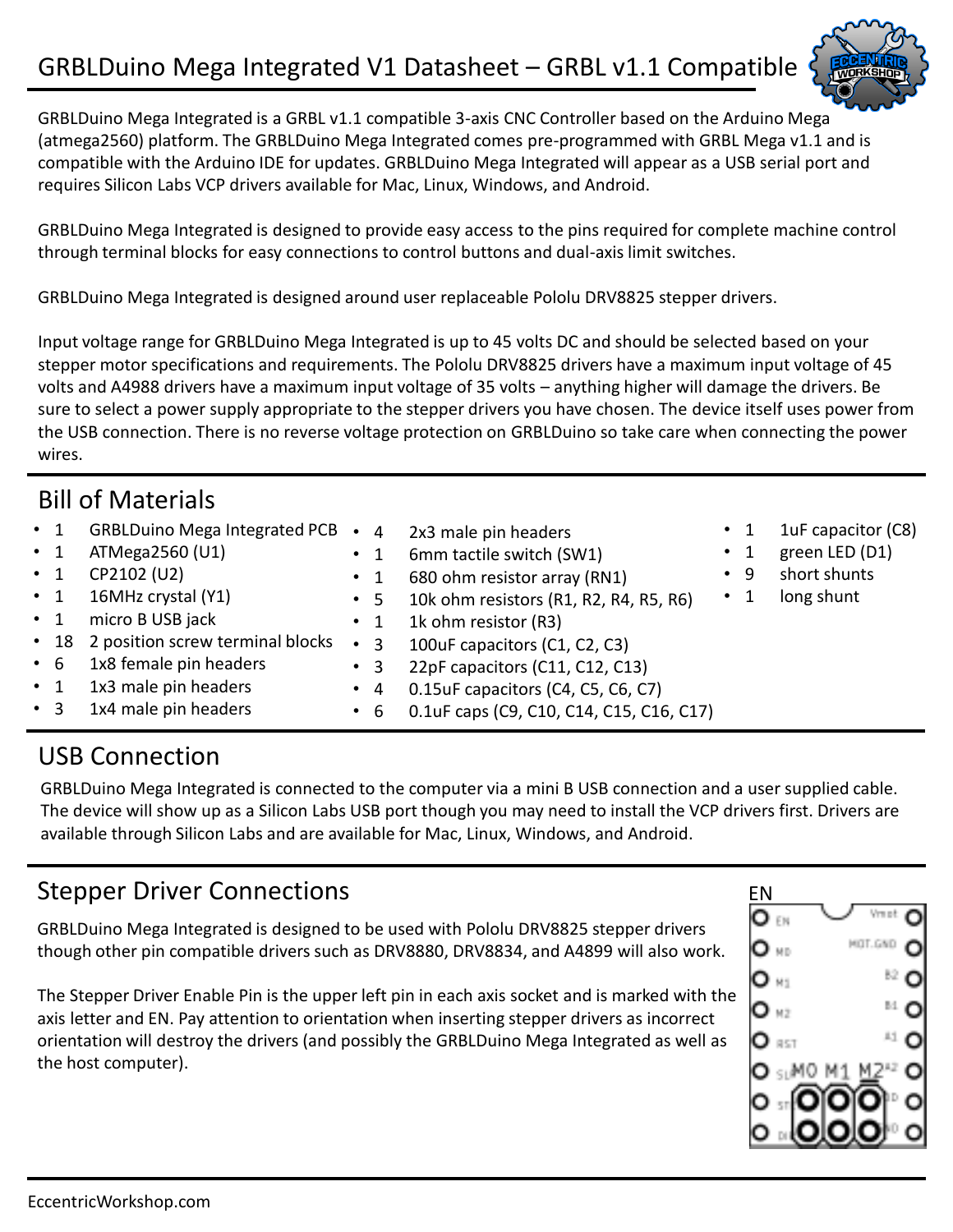GRBLDuino Mega Integrated allows for connection of 11 machine functions: Resume, Hold, Abort, Emergency Stop, Door Safety, Flood Coolant, Mist Coolant, Spindle Enabled, Spindle Direction, Spindle Speed, and Probe. Screw terminal blocks are provided to allow for easy connections to the control buttons and machine functions. All input are activated by connecting the two terminals together so wire polarity into the terminal blocks does not matter. Control pins are marked with either text or + on the top of the board and are circle on the bottom of the board.

The two pin screw terminal blocks for E-Stop, Abort, Hold, Door Safety, Resume, Coolant (flood and mist), and Probe are located along the bottom edge of the board. The active pin for coolant and probe are marked with +.

The limit switch and Spindle (enabled, direction, and speed) screw terminals are located along the top edge of the board. Spindle Speed is GRBL PWM spindle speed control ready to connect to a spindle motor driver PWM input and the active pin is marked with PWM.



#### Limit Switch Settings

GRBLDuino Mega Integrated allows for connection of 6 limit switches: two  $(+)$  and  $-$  ) per X, Y, and Z axis. Two pin screw terminal blocks are provided to allow for easy connections to each limit switch. Because each switch is on an independent terminal block, either switch wire can go into either terminal without regard to polarity.

GRBL default is for limit switch activation through a normally-open switch connecting the limit switch pin to ground. This mode is picked by using the Limit Hi/Lo jumper to select the center and right points. If you prefer to have high activated limit switches, use the Limit Hi/Lo jumper to select the center and left pins.

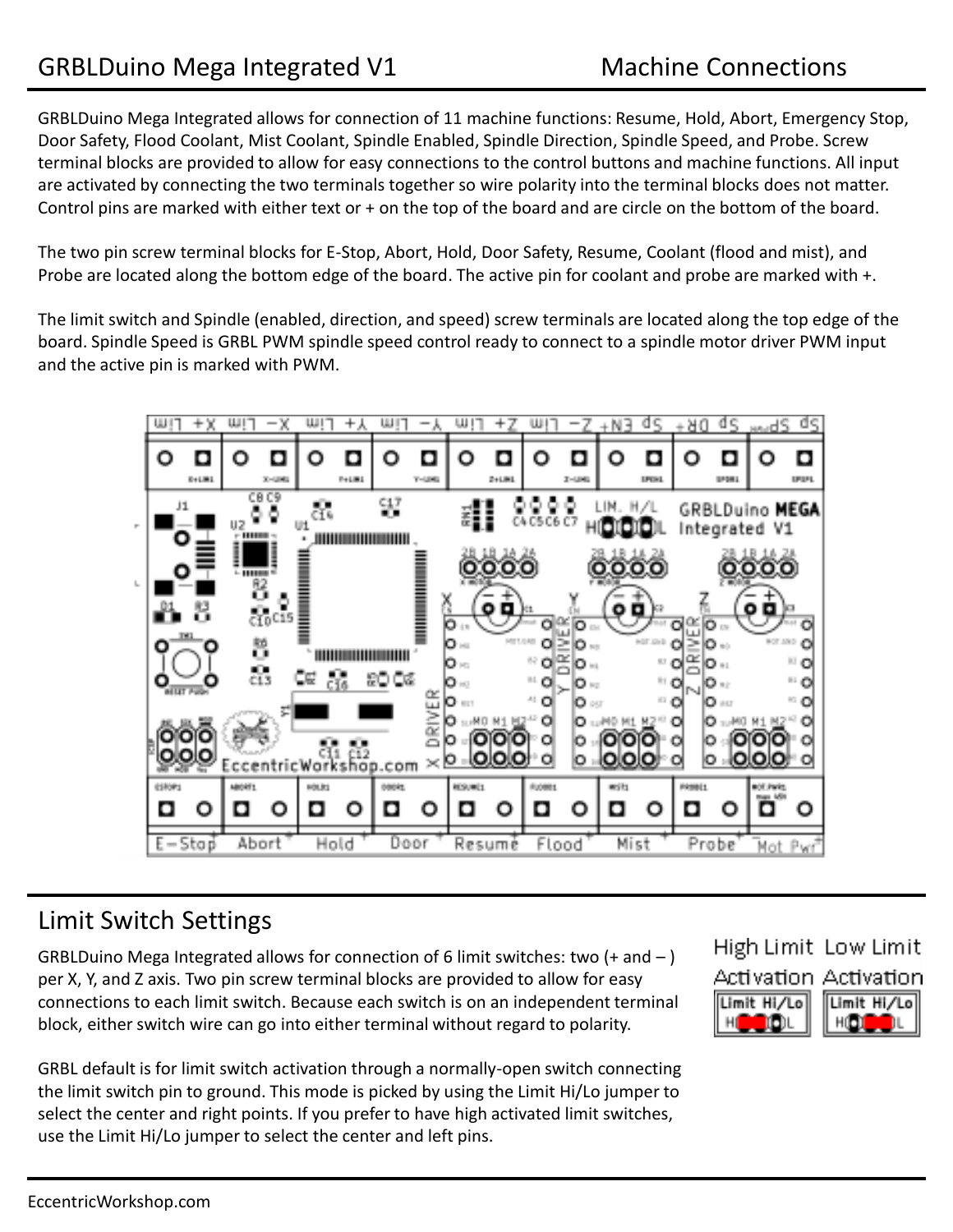GRBLDuino Mega Integrated stepper motor connections are located near the upper right corner of the board and are labelled as X Motor, Y Motor, and Z Motor.

All motor headers have the same pin outs. From left to right the motor connections are B2, B1, A1, and A2.







#### Microstep Settings

#### DRV8825 Microstepping Settings

| <b>Resolution</b> | M <sub>0</sub> | M1   | M <sub>2</sub> |
|-------------------|----------------|------|----------------|
| <b>Full Step</b>  | Low            | Low  | Low            |
| $1/2$ Step        | High           | Low  | Low            |
| 1/4 Step          | Low            | High | Low            |
| 1/8 Step          | High           | High | Low            |
| $1/16$ Step       | Low            | Low  | High           |
| $1/32$ Step       | High           | Low  | High           |
| $1/32$ Step       | Low            | High | High           |
| $1/32$ Step       | High           | High | High           |

# A4988 Microstepping Settings

| <b>Resolution</b> | M <sub>0</sub> | M1   | M <sub>2</sub> |
|-------------------|----------------|------|----------------|
| <b>Full Step</b>  | Low            | Low  | Low            |
| $1/2$ Step        | High           | Low  | Low            |
| $1/4$ Step        | Low            | High | Low            |
| $1/8$ Step        | High           | High | Low            |
| $1/16$ Step       | High           | High | High           |

GRBLDuino Mega Integrated microstep settings are located within the sockets for each stepper motor driver and are only adjustable with power disconnected and the stepper driver removed.

All microstep headers have the same pin outs. From left to right, the pins are M0, M1, M2.

The initial batch of prototype boards were incorrect and have these pins unlabeled and reversed: M2, M1, M0 from left to right.



Prototype Board Microstep Settings: